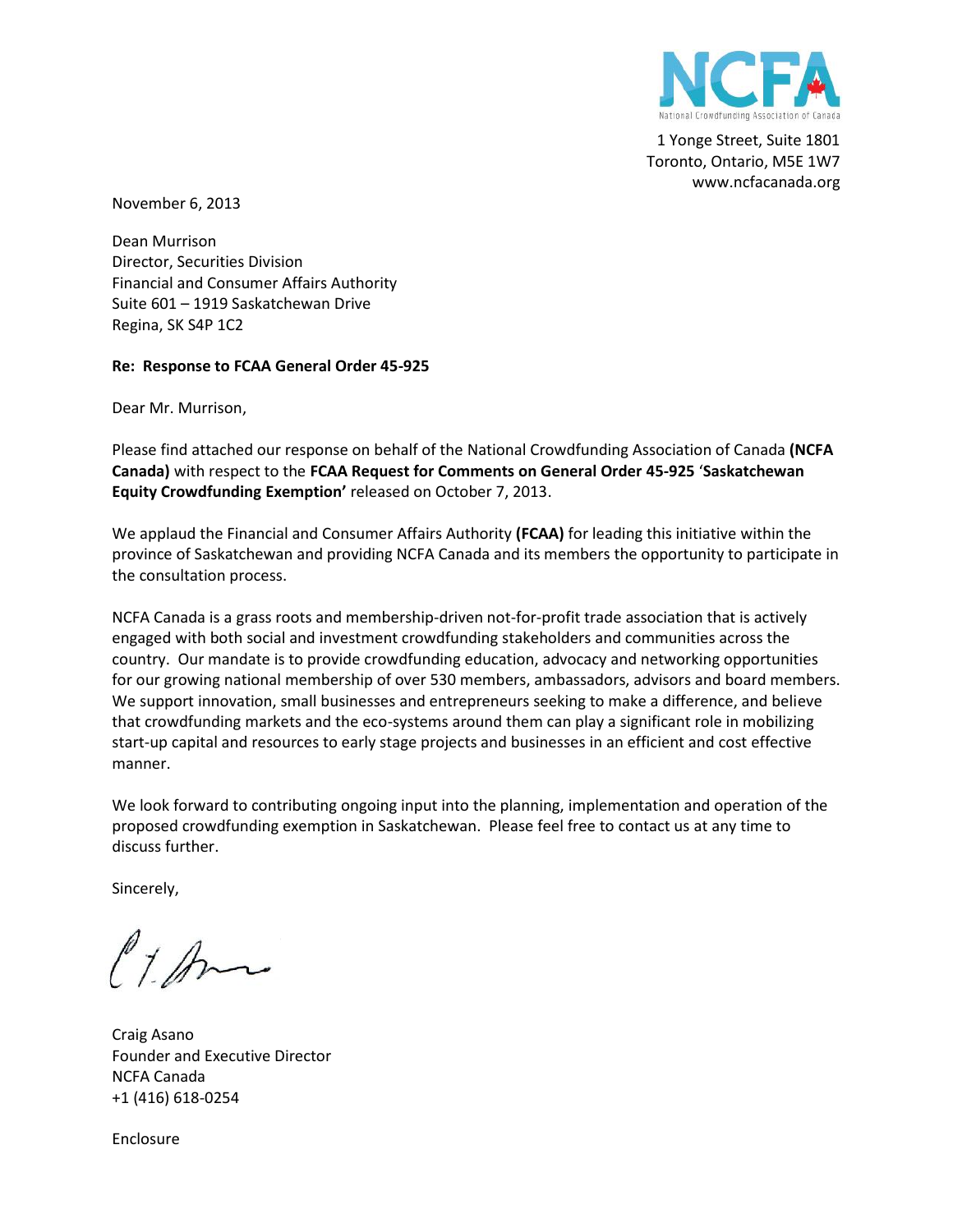# **The National Crowdfunding Association**



## **Education, Advocacy, Collaboration**

*Fostering a dynamic, vibrant and inclusive Crowdfunding industry in Canada*

## **FCAA Consultation General Order 45-925**

NCFA Canada Board November 6, 2013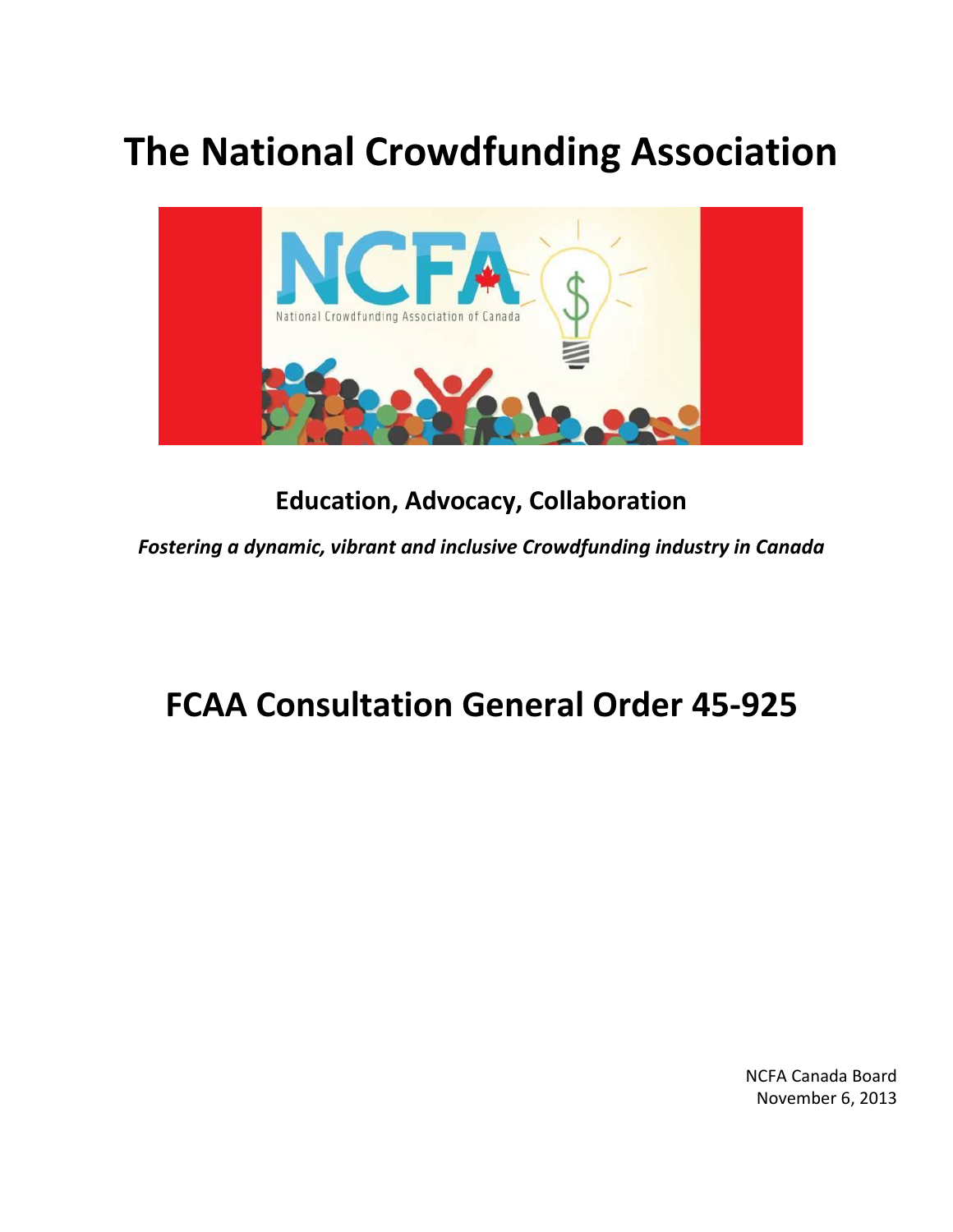

## **Table of Contents**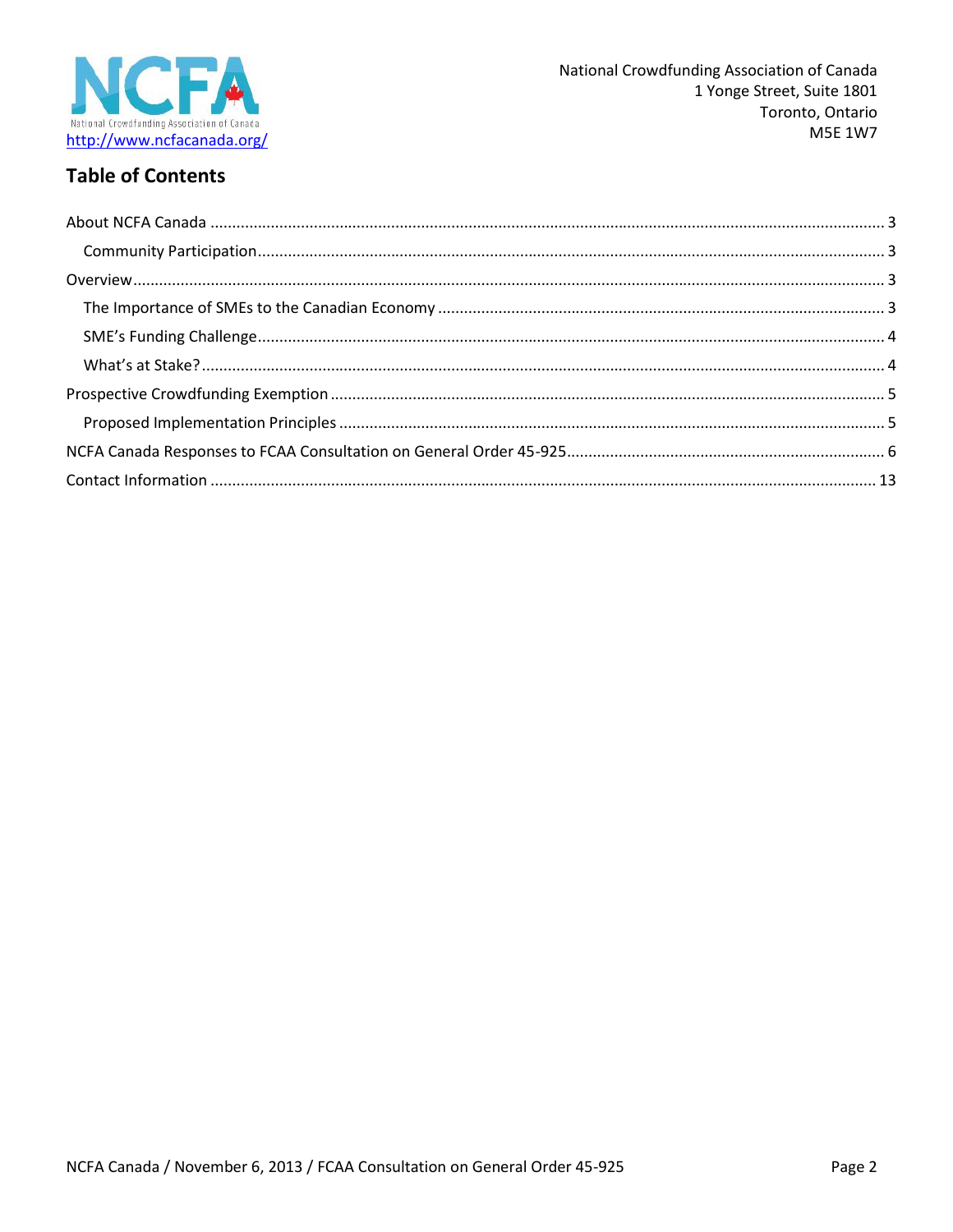

National Crowdfunding Association of Canada 1 Yonge Street, Suite 1801 Toronto, Ontario M5E 1W7

## **About NCFA Canada**

- The National Crowdfunding Association of Canada (**NCFA Canada**) is a cross-Canada crowdfunding hub providing **education**, **advocacy** and **networking** opportunities in the rapidly evolving crowdfunding industry. NCFA Canada is a community-based and membership-driven entity that was founded at a grass roots level to fill a national need in the marketplace.
- As of Nov 1, 2013, NCFA Canada has over 530 members across the country representing (1) **industry stakeholders** (portal operators, experts and service providers); (2) **small businesses and innovators** using crowdfunding to fund their initiatives; and (3) **a growing number of investors** (backers/contributors) seeking to support and fund early stage ventures and projects. For more information please visit **About Us**

#### **Community Participation**

- NCFA Canada has participated in and hosted a number of crowdfunding events, conferences and educational webinars across the country.
- We're **active both online and offline** and strive to educate stakeholders and members on crowdfunding trends, initiatives, regulations and emerging best practices through a regular stream of communications, PR/media interviews, blog posts and a bi-weekly newsletter.
- **We host regular calls with our active advisory and board to discuss crowdfunding news and NCFA initiatives**
- In December, the OSC released a proposed crowdfunding equity framework for public consultation. To facilitate member feedback, the NCFA partnered with the EMDA to **host a national crowdfunding survey** to which we received 144 responses. View results: raw data | demand driven securities
- NCFA members in Toronto **met with the OSC staff** at the end of February to **provide feedback** on behalf of our members. **We submitted a detailed written response** that can be found here and on the OSC website.
- In response to the regular stream of calls we get from interested parties, NCFA crowdfunding hub has provided numerous of **business introductions** to our growing network of crowdfunding front runners.
- We have a number of exciting projects currently in development including a (1) 100% crowdsourced and crowdfunded book titled 'How Crowdfunding is Transforming Canada: Stories from the Edge' and (2) National research initiative to track, aggregate and analyze industry data and trends with qualified research partners.
- **NCFA Canada relies on sponsorship and member support for sustainability.**

### **Overview**

#### **The Importance of SMEs to the Canadian Economy**

- Small to mid-sized enterprise businesses**(SMEs)** are the lifeblood of the Canadian economy. From the corner laundry mat to the emerging high tech software company there were a total of 1,138,761 SMEs in 2010 according to Industry Canada. By definition, SMEs include micro-enterprises (1-4 employees), small businesses (5-100) and medium sized businesses (101-500).
- In 2010, SMEs hired 48.3% of the entire workforce while 25% or a quarter of the Canadian population was self employed entrepreneurs. Stated differently, almost one in every two persons is directly affected and reliant on the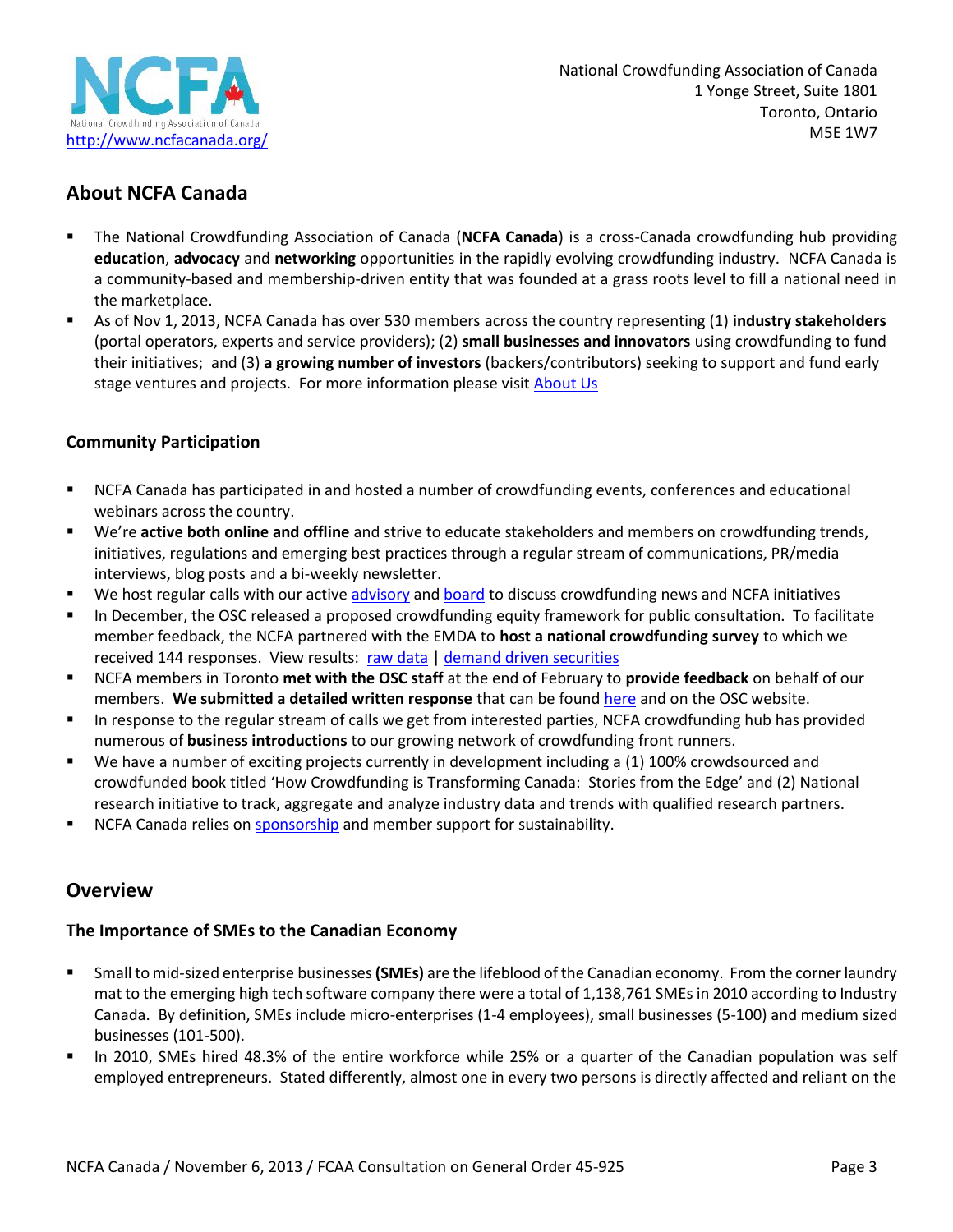

SMEs for their livelihood. In 2009, SMEs represented 28% of Canada's total GDP and also accounted for \$68 billion in exports, or 25% of Canada's total export value.<sup>1</sup>

 SMEs play a significant role as a feeder system. Successful smaller companies may grow, acquire other businesses or assets, and possibly become larger public companies.

#### **SME's Funding Challenge**

- There is a funding gap that exists for Canadian start-ups and SMEs to raise small amounts of capital (*i.e*., up to \$1-2 million) that is not currently being satisfied by friends and family networks, angels, incubator/accelerator programs and venture capital **(VC)** groups.
- Traditional institutions and alternative lenders have strict lending requirements that most start-ups do not qualify for. Many small businesses cannot get a line of credit approved by their bank (or revive credit lines) due to poor sales or insufficient collateral to support their loan requests.
- Many small businesses are asked to front money to initiate a funding process or are advised to pay for expensive financial and legal planners to develop detailed business plans and prospectus documents that exceed the budget and viability of many start-ups and SMEs.
- Incubators and accelerators are excellent options, however there are only a limited number of placements available (*e.g*., most programs are operating at maximum capacity) and they generally focus on a niche industry. VC has been on the decline. In 2000, \$5.9 billion was invested in 1,007 Canadian start-ups, according to Thomson Reuters, compared to just \$1.1 billion in 2010 that was raised by 357 Canadian firms representing an alarming decreasing trend in a ten year period. VCs are incentivized to participate in larger funding transactions and the average deal sizes are mismatched with the needs of SME issuers.<sup>2</sup>

### **What's at Stake?**

- Fundamentally there's a strong need to ensure SMEs have the proper access to capital to innovate and develop competitive products/services to bring to Canadian and global markets.
- Without a clear funding roadmap for small businesses or an efficient and legally viable capital formation process many valid business ideas will not get funded in Canada.
- Crowdfunding has gained a lot of momentum in North America and Europe. Equity crowdfunding is currently legally permitted in many countries, such as Australia, UK, Netherlands, Italy and the US will soon be added to the growing list with the passing of the Jumpstart Our Business Start-ups Act **(JOBS Act)<sup>3</sup>** last April 2012.
- Equity-crowdfunding markets in Canada are nascent and a 'call to action' needs to be ignited. Canada needs to review its securities laws to ensure they are current and suitably meet the needs of SME issuers and their ability to connect with prospective investors (funders) to legally raise early stage capital from online market places.
- **Deta Constanal** 1 Otherwise, Canada risks losing its Canadian funded ideas and best entrepreneurs to countries with more supportive funding environments and access to capital (e.g., United States) that are keen to commercialize on Canadian start up ventures.
- Canada will continue to slide down global innovation rankings and the economy will suffer as a result negatively impacting job creation and Canada's strategic social-economic advantages.<sup>4</sup>

 $^{\rm 1}$ http://www.cbc.ca/news/business/smallbusiness/story/2011/10/04/f-smallbiz-by-the-numbers.html

<sup>2</sup> http://www.theglobeandmail.com/report-on-business/streetwise/canadian-venture-capital-stuck-in-deep-rut/article616668/

<sup>3</sup> http://en.wikipedia.org/wiki/Jumpstart\_Our\_Business\_Startups\_Act

<sup>4</sup> http://www.ncfacanada.org/poor-innovation-ranking-dims-the-lights-on-canadas-competitiveness-and-prosperity/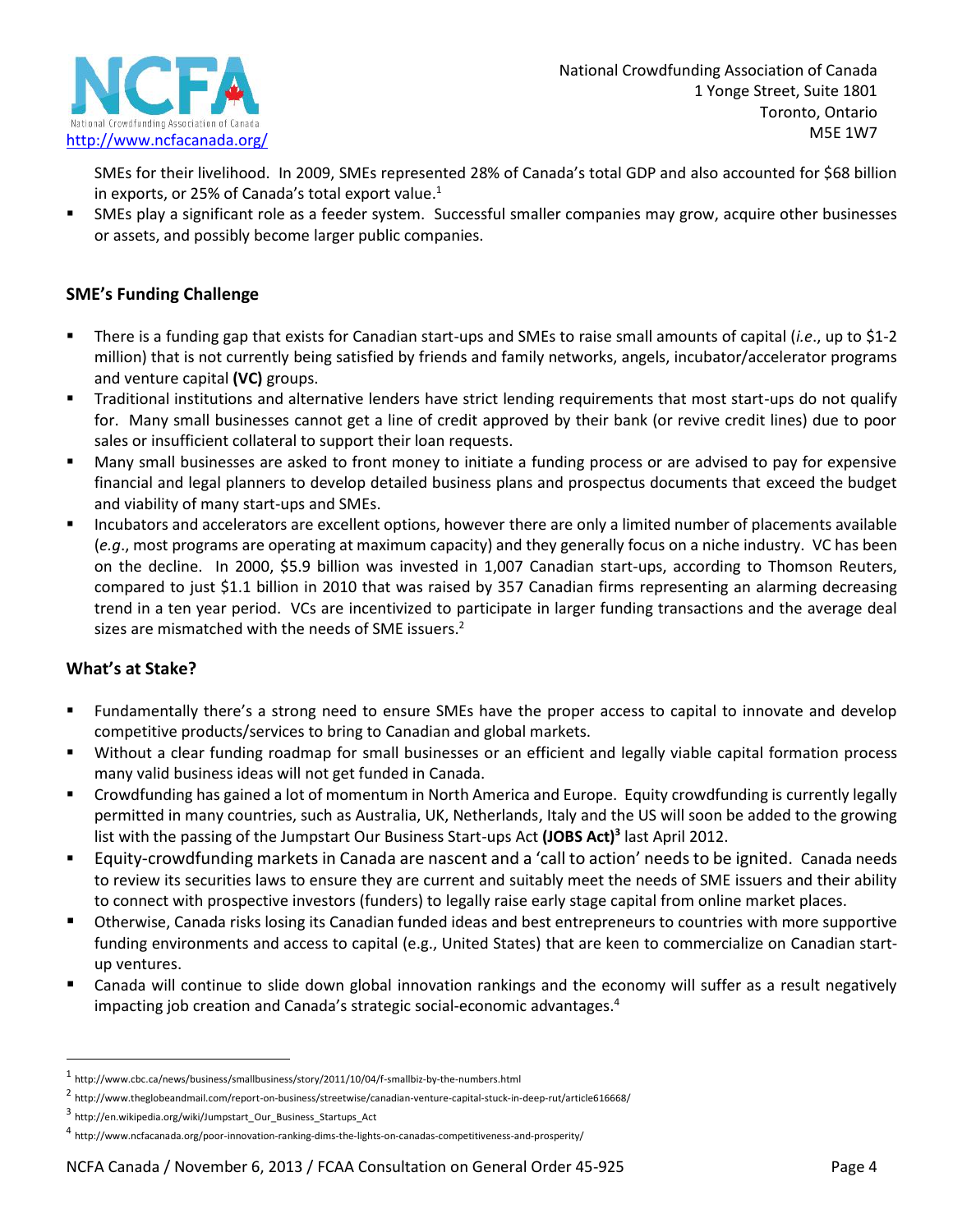

## **Prospective Crowdfunding Exemption**

NCFA Canada advocates that a crowdfunding exemption in Canada will increase the awareness of Canadian start-ups, support innovation and entrepreneurism, create jobs and contribute to the total GDP and export base of the economy.

#### **Proposed Implementation Principles**

To cultivate the benefits of investment crowdfunding frameworks, regulators must strike the right balance between protecting investors while ensuring efficient capital formation for SMEs. To assist with this task, NCFA Canada has developed eight (8) high level implementation principles to be used as guidelines when considering the costs and benefits of a prospective crowdfunding exemption in Canada.

| Principle                       |             | Concept                  | <b>Description</b>                                                           |
|---------------------------------|-------------|--------------------------|------------------------------------------------------------------------------|
| 1.                              | Harmonious  | Collaborative            | The collaborative development of a harmonized set of crowdfunding            |
|                                 |             | development              | regulations to benefit Canada as a whole.                                    |
| 2.                              | Inclusive   | All sectors and          | To be as inclusive as possible to a broad-based range of sectors and         |
|                                 |             | industries               | industries to encourage balanced growth in communities across the country.   |
| 3.                              | Transparent | Disclosure rules         | Support transparent disclosure and crowd intelligence as a means to help     |
|                                 |             | and crowd                | government and industry prevent, identify and report potential fraud and     |
|                                 |             | intelligence             | abuse to authorities within a timely manner.                                 |
| 4.                              | Adaptive    | Innovative market        | To ensure crowdfunding regulations support market evolution enabling         |
|                                 |             | adaptation               | innovation to flourish.                                                      |
| 5.                              | Robust      | <b>Efficient capital</b> | A regulatory framework that gives SME issuers and investors (funders) the    |
|                                 |             | formation                | confidence that there is a robust framework in place capable of efficient    |
|                                 |             |                          | capital formation, and one that is collectively supported by the eco-system. |
| No jurisdictional<br>6.<br>Open |             |                          | Enable a vehicle to allow businesses to accept investment (and funding)      |
|                                 |             | restrictions             | from other jurisdictions on a limited basis encouraging competiveness,       |
|                                 |             |                          | collaboration and cross border participation.                                |
| 7.                              | Additive    | New channels and         | Ensure crowdfunding regulations are designed to open up largely a new        |
|                                 |             | source of funds          | source and channel of funds by minimizing the impact and overlap with        |
|                                 |             |                          | existing exempt market exemptions.                                           |
| 8.                              | Protective  | Investment caps          | Protect investors by limiting investment exposure, promoting education,      |
|                                 |             | and reasonable due       | fraud detection and implementing a fair and reasonable amount of due         |
|                                 |             | diligence                | diligence and compliance without overly burdening the process.               |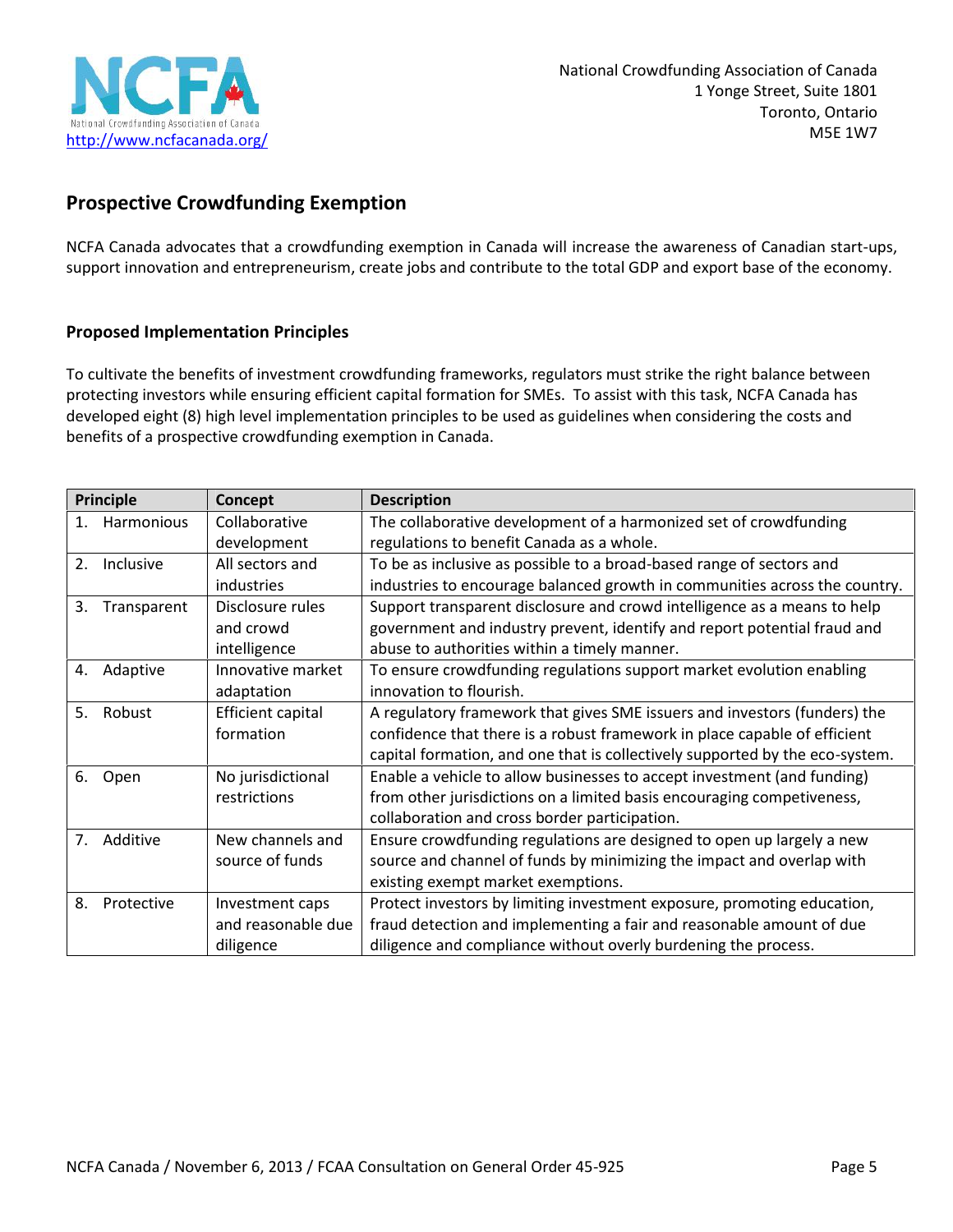

## **NCFA Canada Responses to FCAA Consultation on General Order 45-925**

The table below highlights the content in the proposed General Order 45-925 with NCFA Canada's position stated as (**A**)gree; (**D**)isagree or (**M**)ixed with additional commentary provided as appropriate.

| General Order 45-925 - Saskatchewan Equity Crowdfunding Exemption                                                                                                                                                                                                                                                                                                                                                                                                                                                                                                                                                                                                                             | <b>Position</b> |
|-----------------------------------------------------------------------------------------------------------------------------------------------------------------------------------------------------------------------------------------------------------------------------------------------------------------------------------------------------------------------------------------------------------------------------------------------------------------------------------------------------------------------------------------------------------------------------------------------------------------------------------------------------------------------------------------------|-----------------|
| WHEREAS the Financial and Consumer Affairs Authority of Saskatchewan (the Authority) has assigned to<br>the Director of the Securities Division the power to make exemption orders under provisions of The<br>Securities Act, 1988 (the Act) including orders of general application;                                                                                                                                                                                                                                                                                                                                                                                                         | A               |
| AND WHEREAS an application has been received from the staff (the Staff) of the Authority pursuant to<br>section 83 of the Act for an order that the registration requirements in section 27 of the Act and the<br>prospectus requirements in of section 58 of the Act do not apply to certain trades made through online<br>funding portals (the Portals) (the crowdfunding trades);                                                                                                                                                                                                                                                                                                          |                 |
| <b>Comments:</b><br>Clarity on the definition of funding portals (the Portals) may be beneficial to industry participants<br>given the wide variety of portal business models, features and transactions that exist today and will<br>no doubt continue to evolve. For example, does the General Order 45-925 apply to individual<br>companies who wish to sell securities directly from their website to investors under this exemption<br>without intent to represent any other issuer's securities?                                                                                                                                                                                        |                 |
| AND WHEREAS it has been represented to the Authority that:                                                                                                                                                                                                                                                                                                                                                                                                                                                                                                                                                                                                                                    |                 |
| 1. There may currently be a gap in the exemption regime under the Act that makes it burdensome for<br>start-up and small business to raise capital;                                                                                                                                                                                                                                                                                                                                                                                                                                                                                                                                           | A               |
| <b>Comments:</b><br>Please see the above sections 'SMEs Funding Challenge' and 'The Importance of SMEs to the<br>Canadian Economy' for reference                                                                                                                                                                                                                                                                                                                                                                                                                                                                                                                                              |                 |
| 2. Small businesses or creative projects are currently raising funds from the public in Saskatchewan<br>through Portals from donations or the pre-selling of products (crowdfunding);                                                                                                                                                                                                                                                                                                                                                                                                                                                                                                         | A               |
| 3. Small businesses or creative projects could benefit from being able to raise capital in Saskatchewan<br>through Portals by selling securities like shares, limited partnership units and promissory notes<br>(equity crowdfunding); and                                                                                                                                                                                                                                                                                                                                                                                                                                                    | M               |
| <b>Comments:</b>                                                                                                                                                                                                                                                                                                                                                                                                                                                                                                                                                                                                                                                                              |                 |
| An equity-crowdfunding exemption in Saskatchewan would help small businesses to raise startup<br>capital from within Saskatchewan's borders. This would help prevent the flight risk of ideas,<br>entrepreneurs and capital fleeing elsewhere, such as to an international jurisdiction where the capital<br>raising environment may be more supportive and easier for an entrepreneur to commercialize an<br>idea, product or venture.<br>A Saskatchewan only crowdfunding exemption may attract entrepreneurial start ups who face the<br>funding gap in other jurisdictions to migrate to the province of Saskatchewan. The influx of new<br>minds would help propel Saskatchewan forward. |                 |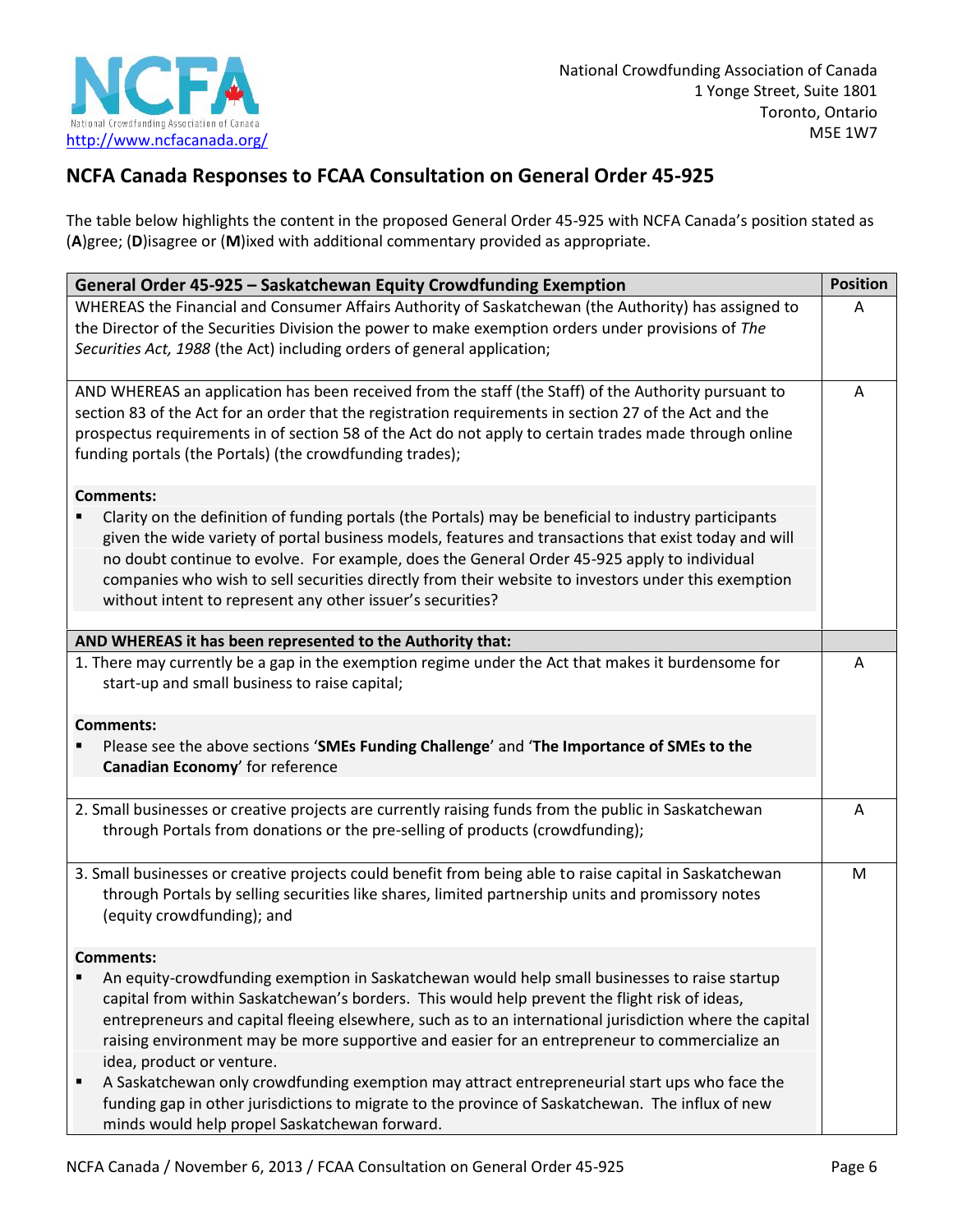

|                        | While the crowdfunding industry is still in its infancy, much of the success thus far can be attributed<br>to the advancements of technology and range/reach of social media to allow like-minded investors to<br>pool funds and transact online beyond the limitation of their own geographic boundaries. With the<br>proposed Saskatchewan equity-crowdfunding exemption, the number of portals, issuers and<br>investors will in fact be constrained by the capacity and participation within the province of<br>Saskatchewan. Put differently, the concept of crowdfunding is such that it requires the power of a<br>'large crowd' to derive the maximum benefit of ideation, distribution and pooling of capital.<br>There would be significant data, research and general learnings that come out of the Saskatchewan<br>proposal that may be beneficial to other securities regulators who are considering adopting a similar<br>exemption. |   |
|------------------------|-----------------------------------------------------------------------------------------------------------------------------------------------------------------------------------------------------------------------------------------------------------------------------------------------------------------------------------------------------------------------------------------------------------------------------------------------------------------------------------------------------------------------------------------------------------------------------------------------------------------------------------------------------------------------------------------------------------------------------------------------------------------------------------------------------------------------------------------------------------------------------------------------------------------------------------------------------|---|
|                        | 4. It is possible to allow equity crowdfunding and adequately protect the public interest by placing<br>conditions on such an exemption that limits the risk to investors;                                                                                                                                                                                                                                                                                                                                                                                                                                                                                                                                                                                                                                                                                                                                                                          | A |
|                        | <b>Comments:</b><br>NCFA Canada is in agreement that it is possible to adequately protect investors by limiting risk while<br>also ensuring a cost effective and streamlined process for raising small amounts of capital. Below are<br>a number of methods the FCAA may wish to explore to reduce risk to investors:                                                                                                                                                                                                                                                                                                                                                                                                                                                                                                                                                                                                                               |   |
| a)<br>$\blacksquare$   | <b>Statutory Declarations:</b><br>Statutory declarations are used in other forums including the insurance industry to protect against<br>fraud. In some cases, the purpose of a declaration is to make it easier to convict or successfully bring a<br>civil suit for perjury (lying under oath in a sworn statement) or misrepresentation as opposed to<br>obtaining a judgment for criminal or civil fraud.<br>In the crowdfunding context, management/directors/sponsors of SME issuers, portals and investors<br>must not submit false or misleading representations (including representations via social media).                                                                                                                                                                                                                                                                                                                              |   |
|                        | b) Statutory Civil Remedies:<br>There must be clear statutory remedies for crowd investors including restitution of benefits and monies<br>paid by investors as a result of wilful misrepresentations, fraud or, as above, lying under oath in a<br>statutory declaration. <sup>5</sup>                                                                                                                                                                                                                                                                                                                                                                                                                                                                                                                                                                                                                                                             |   |
| c)                     | <b>Spot Audits:</b><br>The FCAA or an equivalent industry supported regulatory organization should be entitled to conduct a<br>reasonable number of spot audits annually of portals and issuers with an obligation to report and<br>address any suspicions of fraud to the appropriate authorities.                                                                                                                                                                                                                                                                                                                                                                                                                                                                                                                                                                                                                                                 |   |
| $\mathsf{d}$<br>٠<br>п | <b>Education and Risk Acknowledgement from the Purchaser:</b><br>Industry best practices and standards should be developed and offered to crowdfunding participants<br>by way of online media including tutorials, webinars, videos, podcasts, articles and whitepapers.<br>Industry associations and financial and academic institutions should offer industry recognized non-<br>mandatory courses to those interested in pursuing crowdfunding education via course work.<br>Portals should provide robust FAQs (how to's) and administer purchase risk acknowledgement forms<br>in a clear and transparent manner.                                                                                                                                                                                                                                                                                                                              |   |

<sup>5</sup> Similar to the *Insurance Act,* R.S.O. 1990, C I.8, s. 447(5).

NCFA Canada / November 6, 2013 / FCAA Consultation on General Order 45-925 Page 7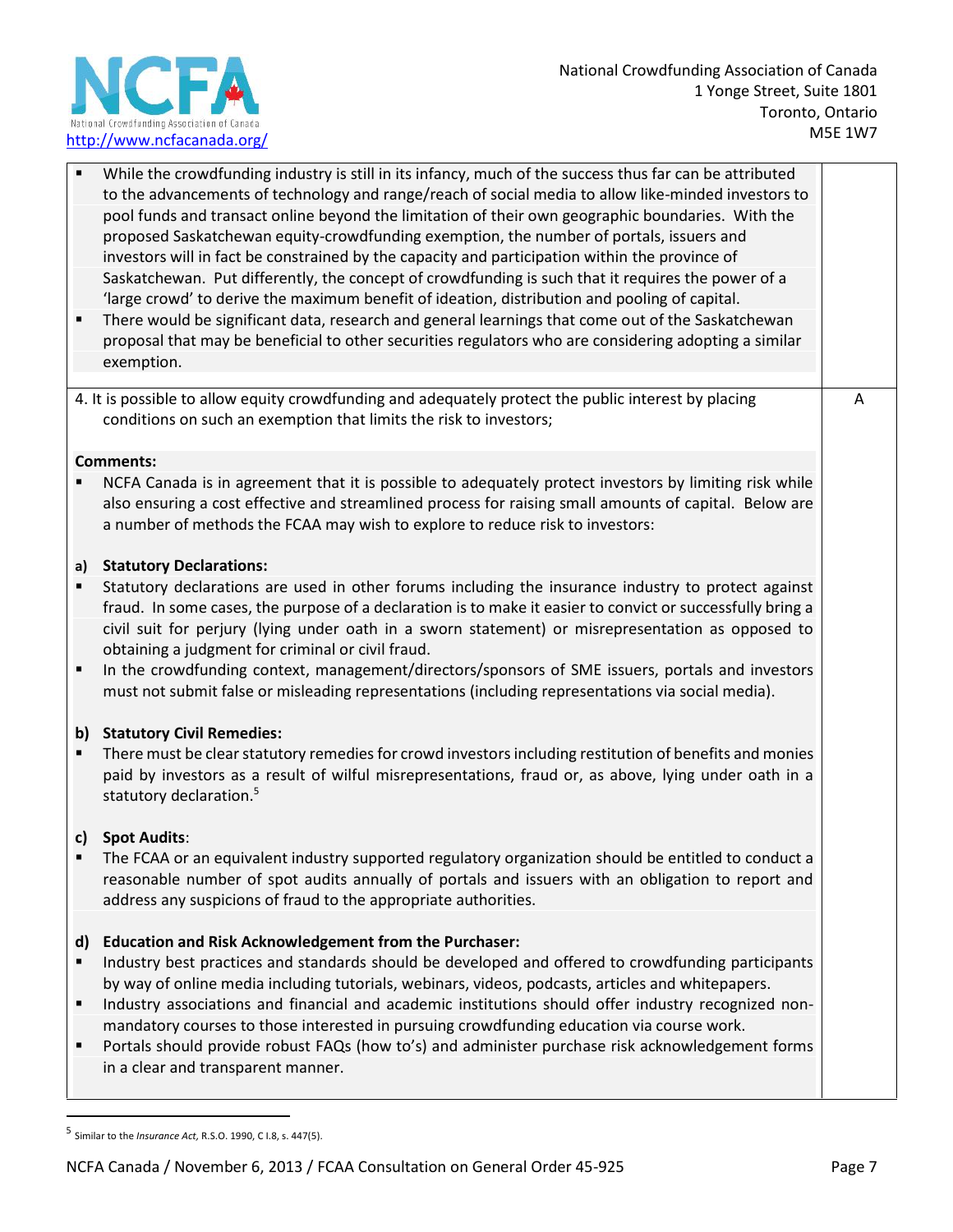

#### **e) Background Checks:**

 Criminal background and identify checks should be conducted for directors and management of SME issuers and portals (if appropriate for the circumstance and not overly burdensome or expensive for participants).

#### **f) Disclosure (at the time of purchase):**

- Investors should have access to a reasonable amount of information pertaining to the investment allowing them to make a suitable decision to participate in the offering or not, without being overly burdensome or expensive to the process at hand.
- SME and Portal Directors should disclose personal information required to conduct a criminal background check

#### **g) Non-Compete Clauses**

- Whether by way of a shareholders' agreement or FCAA rules, there should be restrictions or regulations on the company's founders, management and directors from competing in the same line of business during and for a reasonable time after their employment.
- Investors will lose faith and confidence in the process if management and founders abandon the company and compete with them.

#### **h) Fraud Detection:**

- Collectively, the eco-system needs to ensure that fraud is swiftly detected and the appropriate deterrents are in place.
- Industry should support a self-regulating environment that allows crowd intelligence to play a significant role in the fraud detection process using advanced algorithms and practices in research/beta today.
- A centralized shared database could be established to track and protect the interests of the entire industry from potential cases of fraud and abuse. All occurrences of fraud and potential red flags should be maintained and cross referenced, protecting the reputation of regulators, portal operators, service providers and investors associated with crowdfunding industry.

#### **i) Portal Duty and Obligation to Report Fraud:**

- Portals should have a legal duty and obligation to report suspicions of fraud to the FCAA or related governing body that they become aware of during the normal course of business operations.
- Investors should have a statutory or rule based cause of action against portals where they knew or ought to have known of fraud or suspicious conduct that goes unreported.
- Investors and Portals should not be liable (civilly) (ex. for slander) for reporting suspicions of fraud to the FCAA for further investigation.

#### **j) On-going Disclosure:**

- Successfully funded SME issuers should provide shareholders with an annual snapshot of unaudited financial statements, and brief business update summarizing historical performance and future plans.
- Issuers should also be responsible for maintaining the company's basic share registry information once this information has been received from a facilitating portal or qualifying third party service provider.

#### **k) Investment Limits:**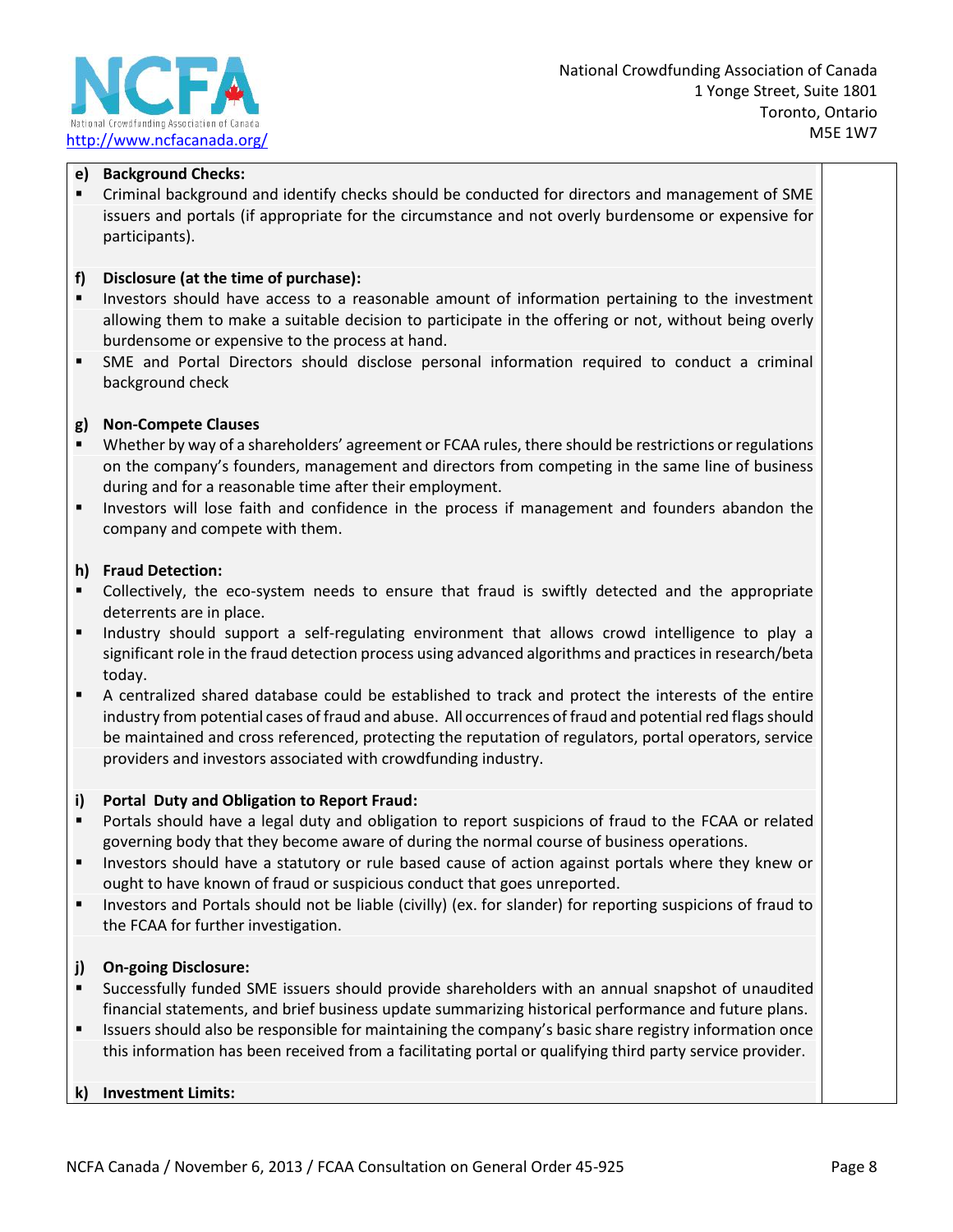

 Limiting unsophisticated investors to an aggregate cap '\$x' per 12 month calendar period is the simplest and most effective way to protect investors. From the survey NCFA Canada administered, 72.9% of survey responders reported that investor caps should be set above \$10,000. Investors who are accredited or deemed 'sophisticated' should not be limited to the same caps as general crowdfunding investors.

#### **l) Escrow Account and Disbursement of Funds:**

- Funds should be held in a third party escrow account and only released if the full funding target is achieved (and minimal cooling off period surpassed) with a maximum of 25% subscription overrun allowed before the offering is closed.
- Portals wishing to provide escrow account services must meet the qualifications of a compliant escrow account services provider.

#### **m) Withdrawal Right:**

- A cooling off period that allows investors a two business day right of withdrawal from the date of their investment decision. Portals must ensure escrow payment services implement and administer these rules. Note: any gaming of the system to artificially inflate purchases needs to be monitored and addressed accordingly.
- Applicable withdrawal fees should be allowed (e.g., chargeable to the purchaser to cover expenses).

#### **n) Effective Dispute Resolution:**

- Any dispute or individual claim arising from an investment would not be large enough to warrant independent legal action. However, a claim on behalf of all, or a group of investors may warrant legal action.
- The crowdfunding model would greatly benefit from a streamlined template (e.g., shareholders agreement) or legislation to the effect that all disputes be settled by way of private arbitration and expressly allow for investors to commence arbitration as a class.

**AND WHERAS the Authority is of the opinion that it is not prejudicial to the public interest to make this Order; IT IS HEREBY ORDERED pursuant to section 83 of the Act that section 58 of the Act does not apply to the crowdfunding trades provided that:**

1. The trade is carried out through a Portal and payment for the securities is made through the Portal;

#### **Comments:**

- Most donation or reward-based portals use third party payment integration services, such as PayPal to hold/release funds on behalf of the portals that are at 'arms length'.
- Portals wishing to provide escrow account services 'in-house' should they be required to meet the qualifications of a compliant escrow account service provider or deposit taking trust company.

2. The trade is a trade by the issuer in securities of its own issue facilitated by the Portal;

As discussed, one of the cornerstones of crowdfunding is investor protection, as indicated in the comment letter on numerous occasions. To provide the best chance of proper underwriting and due diligence on behalf of investors, it is imperative that portals CANNOT be associated with issuers. Common sense dictates that if the underwriter (portal) is the same party as the

A

A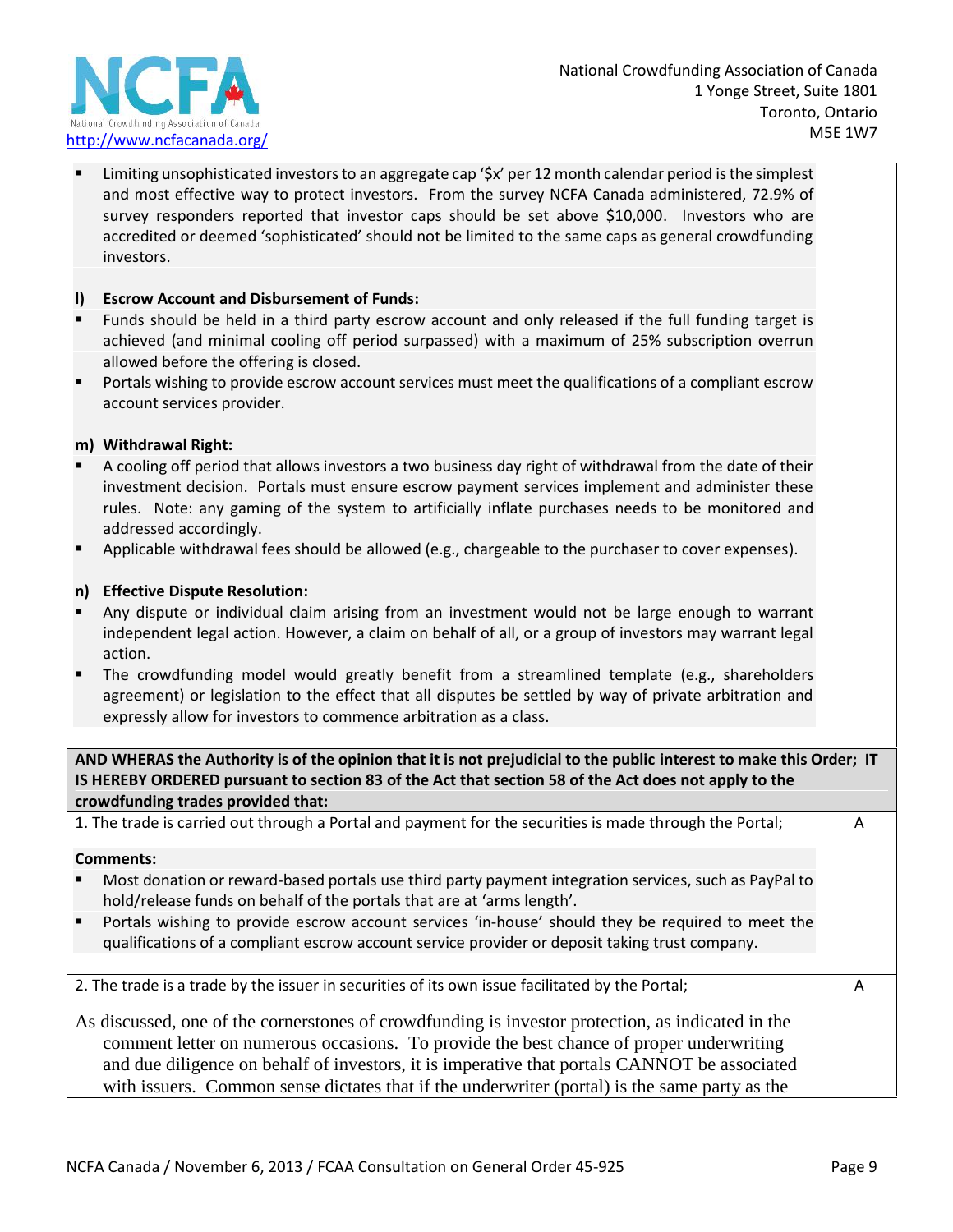

|                                  | issuer, the due diligence is moot. If we don't have at least some semblance of due diligence<br>from the portal, as an industry we risk being perceived as just flogging snake oil campaigns.                                                                                                                                                                                                                                                                                                                                                                                                                                                                                                                                                                                                                                                                                        |   |
|----------------------------------|--------------------------------------------------------------------------------------------------------------------------------------------------------------------------------------------------------------------------------------------------------------------------------------------------------------------------------------------------------------------------------------------------------------------------------------------------------------------------------------------------------------------------------------------------------------------------------------------------------------------------------------------------------------------------------------------------------------------------------------------------------------------------------------------------------------------------------------------------------------------------------------|---|
|                                  | <b>Comments:</b>                                                                                                                                                                                                                                                                                                                                                                                                                                                                                                                                                                                                                                                                                                                                                                                                                                                                     |   |
|                                  | To build a sustainable industry and encourage high quality crowdfund offerings, portals and issuers<br>should always remain independent entities. This is to minimize conflicts of interest that may arise<br>where a portal may inaccurately misrepresent the true offerings of an issuer or in a biased fashion<br>promote their products ahead of others. It is argued that the portal should have the responsibility to<br>vet deals, and not the FCAA.                                                                                                                                                                                                                                                                                                                                                                                                                          |   |
|                                  | 3. The issuer is not a reporting issuer or an investment fund;                                                                                                                                                                                                                                                                                                                                                                                                                                                                                                                                                                                                                                                                                                                                                                                                                       | Α |
|                                  | 4. The issuer files a Form GO45-925F1 Issuer Information ten business days prior to beginning to trade;                                                                                                                                                                                                                                                                                                                                                                                                                                                                                                                                                                                                                                                                                                                                                                              | Α |
|                                  | <b>Comments:</b><br>To improve tracking and help streamline the process of form filings, updates and communications<br>(closed loop), we advise that an online document management system be used to manage the<br>receipt, approval and flow of documents.                                                                                                                                                                                                                                                                                                                                                                                                                                                                                                                                                                                                                          |   |
|                                  | 5. The offering size is no more than \$150,000;                                                                                                                                                                                                                                                                                                                                                                                                                                                                                                                                                                                                                                                                                                                                                                                                                                      | D |
|                                  | <b>Comments:</b>                                                                                                                                                                                                                                                                                                                                                                                                                                                                                                                                                                                                                                                                                                                                                                                                                                                                     |   |
| $\blacksquare$<br>$\blacksquare$ | We acknowledge that \$150,000 can assist a small business to advance the development of a<br>prototype or help an entrepreneur develop a market presence on a small scale, assuming the cost of<br>administering this capital raise is kept to a minimum; however the offering size is too low.<br>We advocate that the offering size cap should be raised to \$1 million (within a 12 month period) so<br>that the crowdfunding exemption would help a significant number of more small businesses and<br>creative projects, and the exemption would be in line with other proposals including the Ontario<br>Securities Commission and the SEC/FINRA in the US who are proposing equity crowdfunding<br>frameworks of \$1m+.<br>According to the global industry research report from Massolution in 2012, 21% of all surveyed equity<br>transactions were greater than \$250,000. |   |
|                                  | 6. The securities being offered are not derivatives;                                                                                                                                                                                                                                                                                                                                                                                                                                                                                                                                                                                                                                                                                                                                                                                                                                 | Α |
|                                  | 7. The issuer and its promoters, directors, officers and control persons do not used this exemption<br>anymore than two times in a calendar year;                                                                                                                                                                                                                                                                                                                                                                                                                                                                                                                                                                                                                                                                                                                                    | D |
| п                                | <b>Comments:</b><br>We advise the simplest and most cost effective way to implement an issuer cap is via a single offering<br>size cap within a 12 month period. We advocate that issuers should be allowed to raise \$1 million<br>from a single raise.<br>Based on Massolution's 2012 global industry report, the average completion time for equity-<br>crowdfunding campaigns (launch to completion) was 8.2 weeks.<br>Only successful companies with demonstrated traction and great investment prospects would launch<br>back-to-back subscriptions (twice within 12 months) under the proposed crowdfunding exemption.<br>Does it make sense to limit successful companies raising capital using this method to 6 month blocks?                                                                                                                                               |   |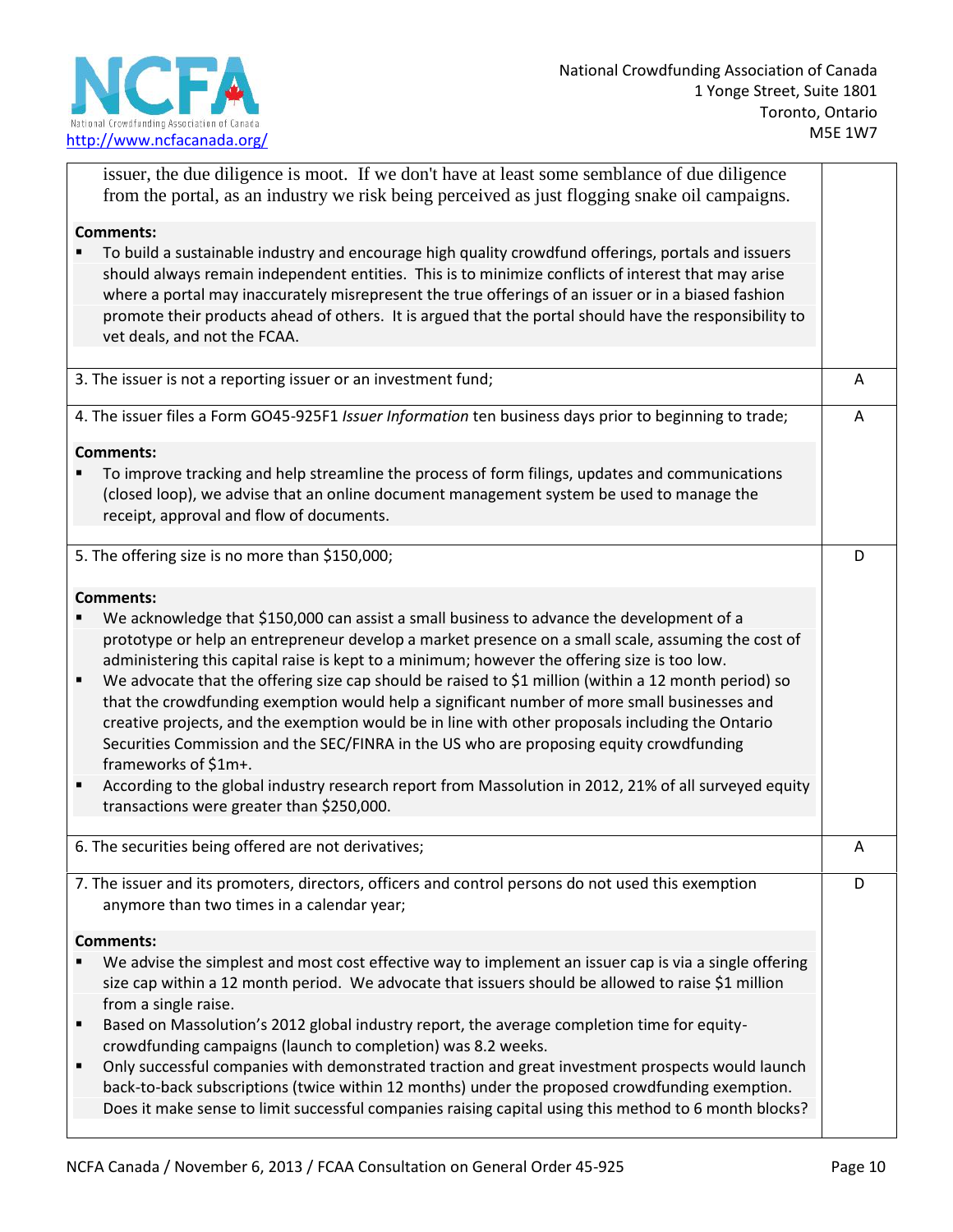

Ē

| 8. Each promoter, director, officer and control person of the issuer file a Form GO45-925F2 Individual<br>Information ten business days prior to beginning to trade;                                                                                                                                                                                                                | Α |
|-------------------------------------------------------------------------------------------------------------------------------------------------------------------------------------------------------------------------------------------------------------------------------------------------------------------------------------------------------------------------------------|---|
| <b>Comments:</b><br>To improve tracking and help streamline the process of form filings, updates and communications<br>(closed loop), we advise that an online document management system be used to manage the<br>receipt, approval and flow of documents.<br>Key control persons should be required to disclosure prior bankruptcies (similar to the Offering<br>٠<br>Memorandum) |   |
| 9. The offering period is no longer than six months;                                                                                                                                                                                                                                                                                                                                | Α |
| 9. The issuer uses an offering document following Form GO45-925F3 Offering Document to conduct the<br>trade, such to be made available through the Portal to investors, and files the offering document ten<br>business days prior to beginning to trade;                                                                                                                           | A |
| <b>Comments:</b><br>All Offering Documents should be posted on the FCAA website.                                                                                                                                                                                                                                                                                                    |   |
| 11. The offering document must disclose how the funds raised will be used and set a minimum offering<br>amount to close the offering, which must be equal to the amount needed to carry out the purpose for<br>which the funds are sought as set out in the offering document;                                                                                                      | A |
| 12. The minimum amount to close the offering set in paragraph 11 may be reduced by any other amount<br>available for the purpose set out in the offering document, as long as the offering document discloses<br>that these other funds are unconditionally available to the issuer;                                                                                                | Α |
| 13. There can be no concurrent offering by the issuer or other issuer for the same project;                                                                                                                                                                                                                                                                                         | A |
| 14. No commission or other amounts are paid to the issuer or its promoters, directors, officers, control<br>persons, employees or agents with respect to the trade;                                                                                                                                                                                                                 | A |
| 15. No person may invest more than \$1,500 in any offering made under this Order;                                                                                                                                                                                                                                                                                                   | D |
| <b>Comments:</b><br>We feel that investors should be able to invest no more than \$5,000 (Please see #7 above -                                                                                                                                                                                                                                                                     |   |
| 16. The issuer files a report of trades in Form GO45-925F4 Report of Trades within 30 days after the<br>offering closes; and                                                                                                                                                                                                                                                        | A |
| <b>Comments:</b>                                                                                                                                                                                                                                                                                                                                                                    |   |
| We advise that the shareholder's registry be automatically generated by the portal and attached as an<br>appendix to the manual form, in the event an online document management system isn't used.                                                                                                                                                                                 |   |
| 17. The first trade of securities traded pursuant to this Order are subject to the provisions of National<br>Instrument 45-102 Resale of Securities as if they were acquired under section 2.5 of National<br>Instrument 45-106 Prospectus and Registration Exemptions;                                                                                                             | Α |
| <b>Comments:</b>                                                                                                                                                                                                                                                                                                                                                                    |   |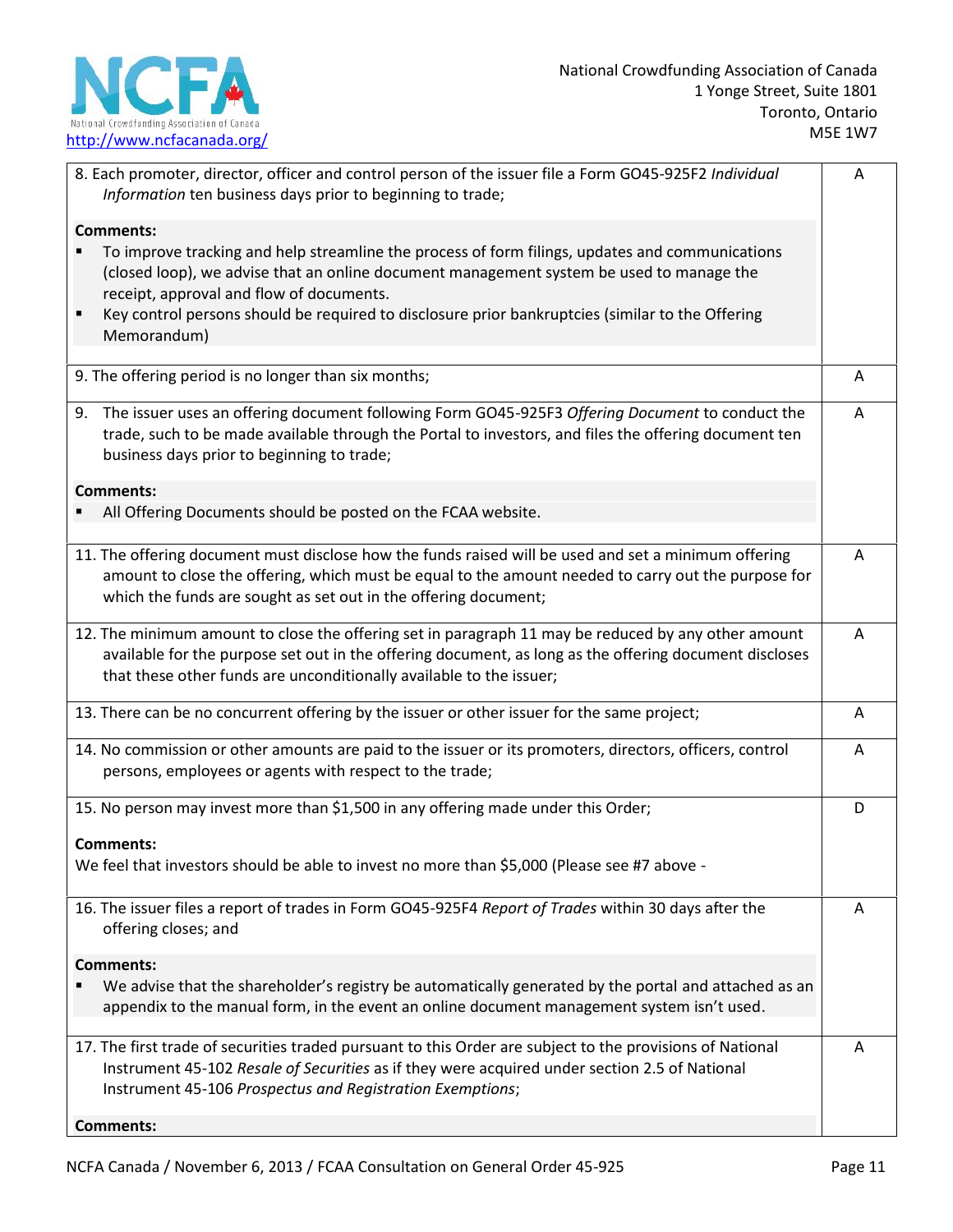

 $\overline{\Gamma}$ 

| One of the primary concerns with crowdfunding is the potential illiquid nature of crowdfunding<br>securities. The idea of having crowdfunding securities eligible for second market trading after a<br>predefined period of time (i.e., 12-24 months) after original purchase would serve as a<br>financial incentive to participating in crowdfunding markets. |   |
|-----------------------------------------------------------------------------------------------------------------------------------------------------------------------------------------------------------------------------------------------------------------------------------------------------------------------------------------------------------------|---|
| 87.3% of 144 survey responders in an NCFA hosted National Crowdfunding Survey indicated<br>crowdfunded securities should be eligible for second market trading (view)                                                                                                                                                                                           |   |
| IT IS HEREBY FURTHER ORDERED pursuant to section 83 of the Act that section 27 of the Act does not apply to a<br>Portal facilitating crowdfunding trades provided that:                                                                                                                                                                                         |   |
| 1. The Portal files Form GO 45-925F5 Portal Information thirty days prior to beginning to facilitate<br>crowdfunding trades;                                                                                                                                                                                                                                    | A |
| 2. Each promoter, director, officer and control person of the owner of the Portal files a Form GO45-925F6<br>Portal Individual Information thirty days prior to the Portal beginning to facilitate crowdfunding<br>trades;                                                                                                                                      | A |
| 3. The Portal provides no advice; and                                                                                                                                                                                                                                                                                                                           | Α |
| 4. The Portal:<br>a. Makes the offering document of the issuer and the Important Risk Warnings set out in<br>Schedule A to this Order separately available to investors electronically online;                                                                                                                                                                  | Α |
| <b>Comments:</b><br>We advise that it should be made clear whether the Important Risk Warning is to be physically<br>checked (investors must click or accept) and also made a requirement upon every sale transaction, or<br>is it only a one time requirement.<br>Consider using exempt market form 45-106F4                                                   |   |
| b. Does not allow an investment until the investor confirms online they have read and understood<br>the offering document and Important Risk Warnings;                                                                                                                                                                                                          | Α |
| c. Does not release funds to the issuer until the minimum amount to close the offering has been<br>reached and until that time ensures that all the funds received for the offering are held in<br>trust for the investors;                                                                                                                                     | A |
| d. When the offering is closed, provides the issuer with the details of the investors (name,<br>address, telephone number, email address, details of purchase) within 15 days of closing of<br>the offering;                                                                                                                                                    | A |
| e. Ensure issuers and investors have an address in Saskatchewan;                                                                                                                                                                                                                                                                                                | A |
| <b>Comments:</b><br>Is this an automated check or are portals required to perform a physical due diligence check?<br>Are PO Boxes and virtual office addresses restricted?<br>Do issuers and investors also have to be residing in Saskatchewan or only have a registered address?                                                                              |   |